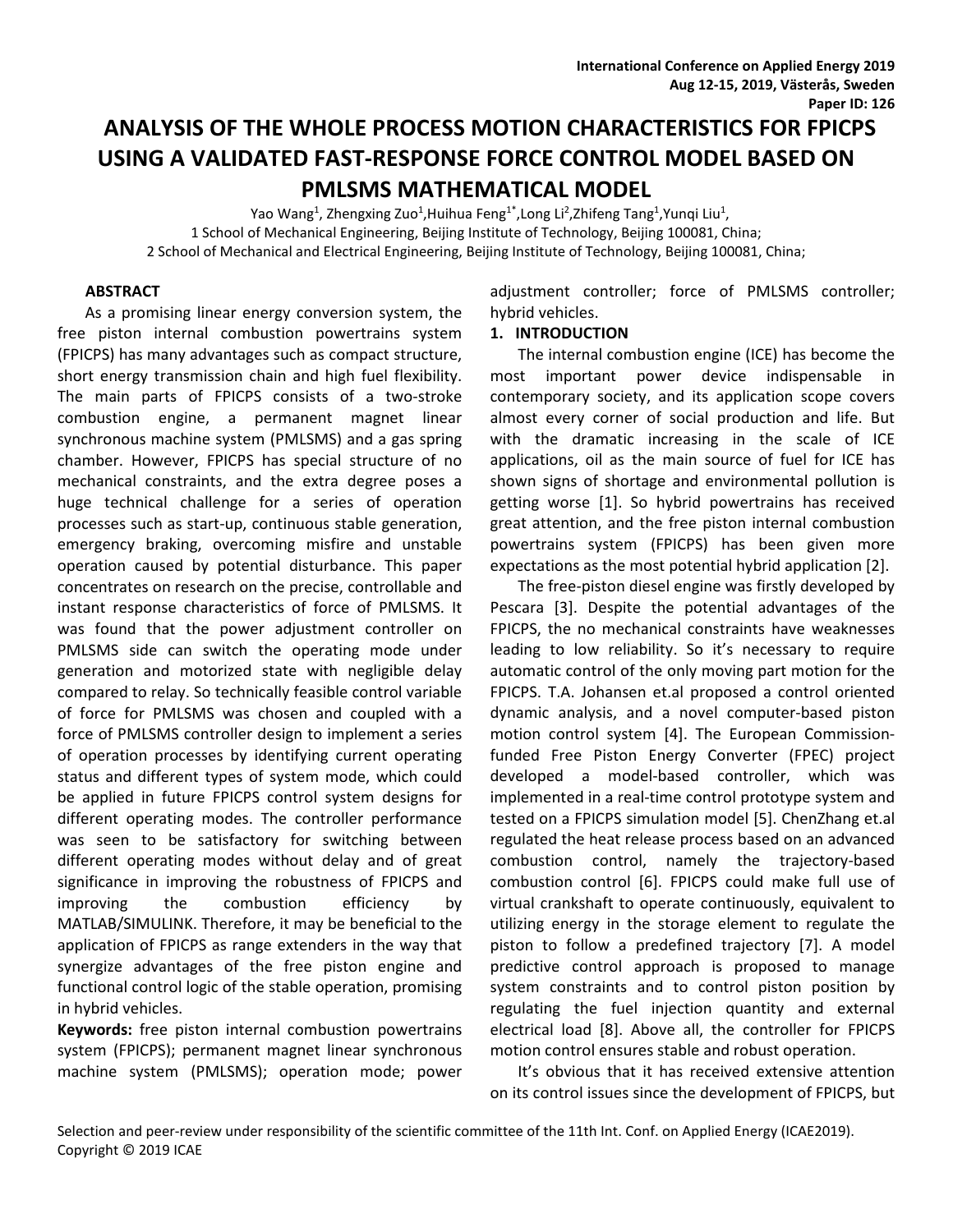there are few control analysis for the whole motion process of FPICPS, and a reasonable application-oriented whole process control strategy has not been proposed. Starting process is a crucial technical challenge in the FPICPS operation [9], it is necessary to achieve the desirable compression ratio for ignition. Nevertheless, even with the implementation of successful start-up, it is still an urgent problem to successfully switch to generation mode. Huihua Feng et.al recommended a gradual motor/generator switching strategy in order to achieve smooth engine operation under generation [10]. In addition, the emergency braking of FPICPS has not been solved.

So this paper presents a dynamic mathematical model of FPICPS, show feasibility of practical method of controlling force of permanent magnet linear synchronous machine system (PMLSMS), and an application-oriented whole process control dynamic analysis, and a novel computer-based piston motion control system. Further investigation on the engine performance with the closed-loop force of PMLSMS controller was carried out.

## **2. DYNAMIC MODEL DESCRIPTION OF APPLICATION-ORIENTED WHOLE PROCESS FOR FPICPS**

### *2.1 FPICPS configuration*

The designed spark-ignited FPICPS prototype is illustrated in Fig 1. The system is compromised two opposing chamber, respectively a combustion chamber and a gas spring chamber, and a PMLSMS is situated in the middle of two chambers. The only significant moving part of the FPEC consists of connecting rods, pistons and a permanent magnet for primary of PMLSMS, taking responsible for the transformation of mechanical energy and electrical energy. At the side of the moving part, the piston for the combustion chamber and cylinder head form a combustion chamber, including an air inlet, an exhaust vent, an ignition plug and a fuel injector. At the other side of the moving mass opposing the combustion chamber, the piston for the gas spring chamber and cylinder head form a gas spring chamber, including a oneway intake valve, which maintain the required basic pressure of the air spring during operation and adjust flexibly the different basic pressure of the air spring according to target setting to match different fuel characteristics. More information about the prototype development approach can be found in elsewhere [11].



1 Combustion chamber; 2 Piston for the combustion chamber; 3 Connecting rod; 4 Permanent magnet for primary of PMLSMS; 5 Stator secondary coil for PMLSMS; 6 Piston for the gas spring chamber; 7 Gas spring chamber; 8 One-way intake valve; 9 Intake port; 10 Exhaust port;11 Spark plug Fig 1 Schematic diagram of the FPICPS prototype and kinetics analysis of the moving mass

### *2.2 Working principle*

FPICPS can be divided into five stages, i.e. the starting process, the intermediate process from start-up to stable operation, the stable generating process, the generating process under potential system disturbance and the emergency braking process. The five stages are illustrated in Fig 2. Successfully implemented start-up methods can be divided into electric, pneumatic and hydraulic. The successful application of the conventional ICE is attributed to achieve a cold start-up by the use of an external motor. As a self-contained powertrains system, FPICPS itself contains an electric machine, so one practical method to start the FPICPS is to use the PMLSMS to produce the required force, ensuring selfconsistency throughout the operation process. The starting process is divided into overcoming the static friction process and achieving the oscillation start-up process. The starting process is divided into overcoming the static friction process and the static friction process achieving the oscillation start-up process. The starting process is initiated by operating the PMLSMS as a motor, and the motor drives the moving part in order to overcome the static friction. This lays the foundation for the subsequent implementation of the start-up. Then it relays on the PMLSM as an electric motor to complete the gas supply process of the gas spring chamber. Finally, the moving part continually oscillates to a stable stage until it reaches the required conditions for successful ignition. During the starting process, the fuel injection and the ignition control system are all disabled. Once the FPICPS cold start-up process is completed, the PMLSMS will be switched to generator mode and simultaneously the fuel injection and the ignition control system are all enabled. The power regulator will have a slight delay during the switching process, and the vibration of the moving part will slightly fluctuate during the intermediate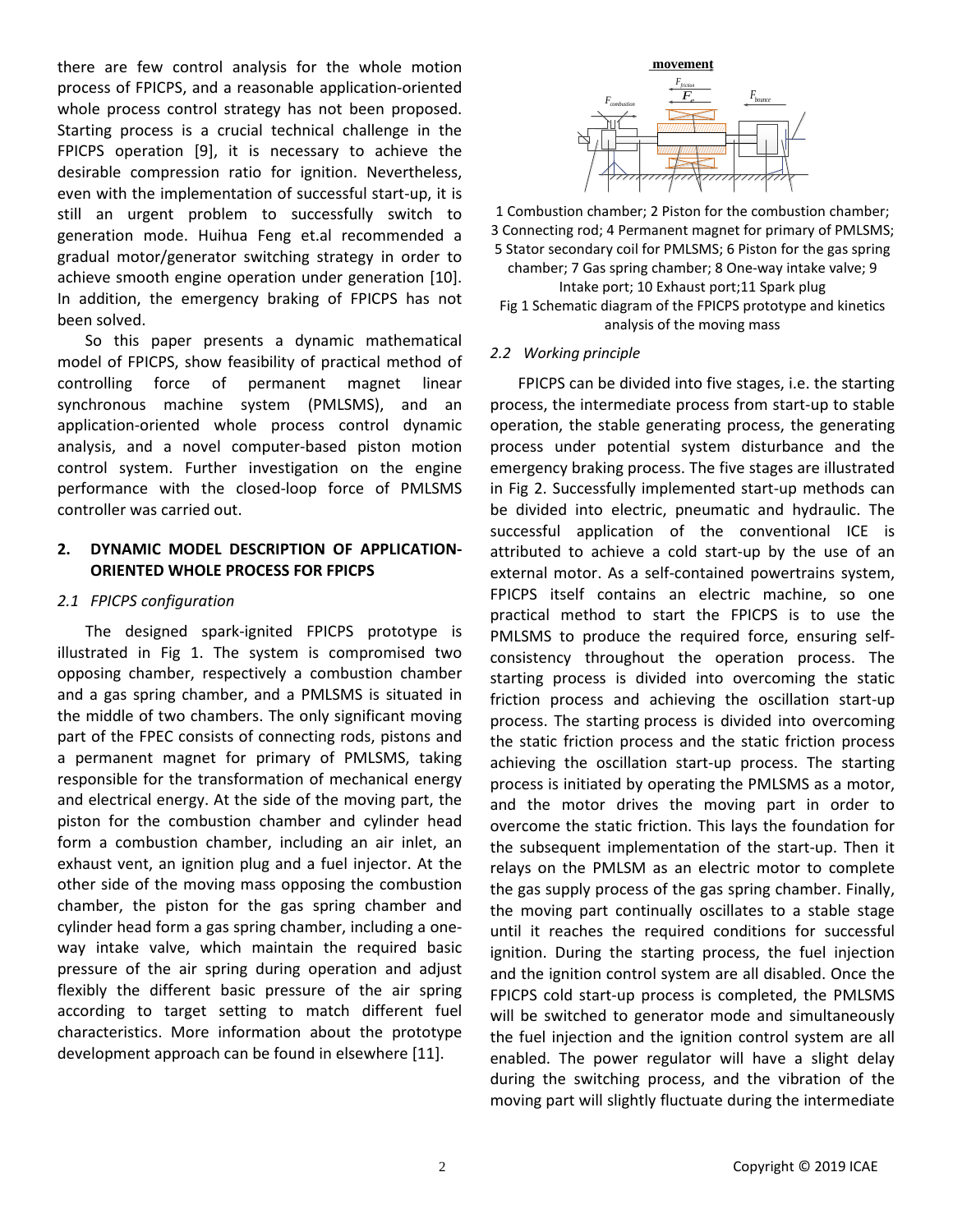process. and electricity will be generated during the stable generating process. Full details on the starting process can be found in our previous publications [12]. After that entering the stable generation stage, continuously transferring electric energy to the DC power supply through the PMLSM. However, during the operation of the FPICPS, there always are potential disturbances, and the moving part motion of FPICPS is only determined by the instantaneous sum of the forces acting on the moving part. Force of FPICPS as part of the instantaneous sum of the forces acts as a part of the active regulation to prevent the disturbance from affecting the stability of the FPICPS. In addition to the above process, any powertrains system should have emergency braking performance. The PMLSM relies on the power regulator to switch to the motorized state, acting as a large damping force to brake the FPICPS and push the moving part to a static stable equilibrium point. The PMLSM is operated as a motor during the starting process and the emergency braking process, it outputs a driving force in the direction of the moving part velocity during the starting process and outputs a damping force in the opposite direction of the moving part velocity during the emergency braking process. While during the intermediate process, the stable generating process and the generating process under potential system disturbance, it will be switched to a generator and act as a resistance force afterward. Details of the specific movement process needs to be further investigated by MATLAB/SIMULINK.



Fig 2 Working processes of the FPICPS**.**

### *2.3 General kinetic dynamic equation description*

We established a reference coordinate system, taking the position of the top dead center (TDC) of the piston for the combustion chamber as the coordinate origin and the right side as the positive direction of the coordinate system. The position of TDC is located at a position from where the effective cylinder length of the combustion chamber is lower than the upper theoretical compression ratio by one. The state of force acting on the moving part is shown in Fig 1.

A dynamic equation of the moving mass can be expressed as:

$$
m\ddot{x} = \vec{F}_{combustion} + \vec{F}_{bounce} + \vec{F}_{friction} + \vec{F}_e
$$
\n(1)

# **3. ADEQUACY VERIFICATION FOR METHOD OF A VALIDATED FAST-RESPONSE FORCE CONTROL MODEL BASED ON PMLSMS MATHEMATICAL MODEL**

#### *3.1 Mathematical control model of PMLSMS*

PMLSMS could play the role of an electric motor and the role of a generator on the FPICPS. This is all attribute to the feasible technical scheme that the bidirectional power adjustment controller can smoothly switch the energy flow direction. So the bidirectional power regulator plays a vital role in the self-consistency of the FPICPS, is shown in Fig 5.

The stator secondary coils of PMLSMS are connected to the bidirectional power adjustment controller which can realize flexible conversion of three-phase alternating current (AC) and direct current (DC). The reciprocating motion of the moving part cuts the secondary windings of the stator, causing the three-phase secondary windings of the stator to generate Back EMF. And the correct matching of the back electromotive force value and the DC power supply constant voltage value in the power generation and electric state lays the foundation for reasonable and error-free transmission of the six-way modulation pulse width control signal. Back EMF is a function of velocity. So the Back EMF generated in the coils are expressed as:

$$
e_{a} = K_{EMF} \cdot \dot{x} \cdot \cos(\pi \cdot x / \tau)
$$
  
\n
$$
e_{b} = K_{EMF} \cdot \dot{x} \cdot \cos\left(\pi \cdot x / \tau - \frac{2 \cdot \pi}{3}\right)
$$
  
\n
$$
e_{c} = K_{EMF} \cdot \dot{x} \cdot \cos\left(\pi \cdot x / \tau - \frac{4 \cdot \pi}{3}\right)
$$
\n(2)

Our research team chose Linear Motor Series P10- 70x240 as FPICPS of linear machine. Its characteristics parameters are listed in table1.

| TABI F I                            |
|-------------------------------------|
| Characteristics parameter of PMLSMS |
|                                     |

| Parameter                              | Unit    | Value |
|----------------------------------------|---------|-------|
| Outer diameter of the permanent        | mm      | 70    |
| magnet                                 |         |       |
| Stator diameter                        | mm      | 340   |
| Force constant $K_{F_e}$               | N/Arms  | 81.6  |
| $K_{EMF}$<br>Back EMF constant (ph-ph) | V/(m/s) | 69    |
| Resistance(ph-ph)                      | Ohm     | 8.01  |
| Inductance (ph-ph)                     | mH      | 11.6  |
| Stator length                          | mm      | 340   |
| Magnetic period (el. cycle)            | mm      | 40    |

The electromagnetic force and dynamics equation are presented as follows: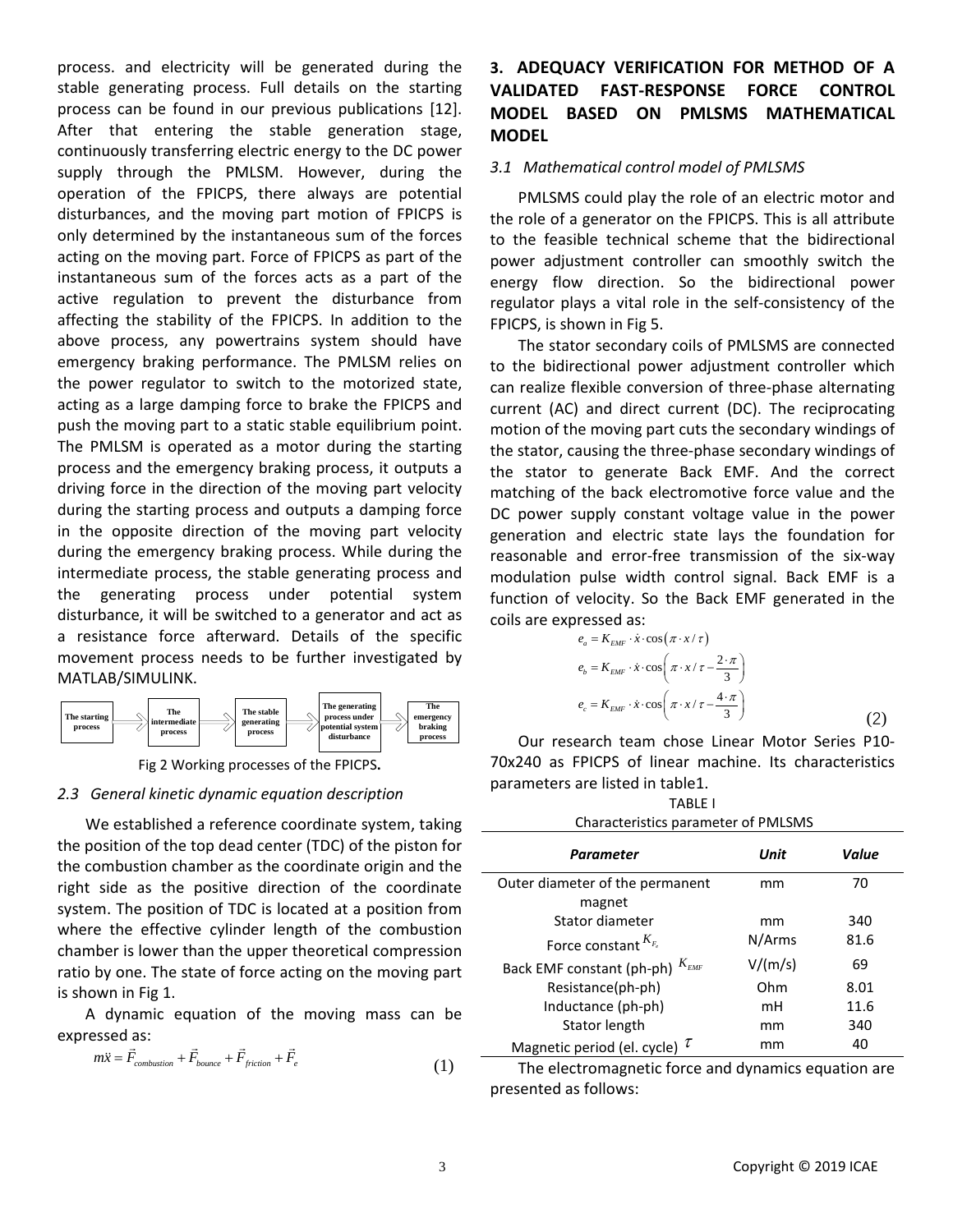$$
F_e = \frac{1.5 p \pi}{\tau} \left( \psi_d i_q - \psi_q i_d \right) = \frac{1.5 p \pi}{\tau} \left( \psi_f i_q - \left( L_d - L_q \right) i_d i_q \right) \tag{3}
$$

where p is number of pole pairs, ( ) *StatorLength p floor*  $\tau$  is pole pitch of PMLSMS,  $\psi_f$  is permanent magnet flux linkage, which foreign manufacturers do not provide clearly. In order to perform characteristic force of PMLSMS, we carried out a measurement work using a piezoelectric force sensor under the non- reciprocating state and the power adjustment controller regulate the d-axis current Id set to 0 by PWM control signals. As can be seen from Fig 3. , the characteristic of force to approximate to linear, which confirms that the linear scaling coefficient is close to the force constant in the characteristics parameter of PMLSMS provided by the manufacturer. But we failed to measure directly the force of PMLSMS during the generating operation. Therefore, we believed that the force of PMLSMS is proportional to the q-axis current Iq regardless of the mode of the operation, providing preconditions for rationally establishing the dynamic model of the moving part. Iq is obtained by transforming the clark and park coordinates of the three-phase current.



Fig 3 Force-current characteristic of the PMLSMS

## *3.2 Force of PMLSMS controller design for the whole process*

Dynamical characterization of the moving part based on the above, it is found that FPICPS can be simplified to a vibration system because the movement of the moving part is determined by the joint force of the four forces acting on it. At the start of FPICPS, the static friction is relatively large and the PMLSMS is in a cold state, so force of PMLSMS rises slowly until the moving part moves. Since FPICPS is an extremely asymmetric system, the static balance point is not easy to find and the air leakage in the cylinder is more serious. Therefore, we would set the moving part after the position where the exhaust port is opened, and then the gas spring chamber pressure is relieved to the atmospheric pressure. At this point, the FPICPS can maintain a static balance. When the moving part overcomes the static friction force, according to the principle of the vibration system, a constant force acting on mover is controlled in accordance with the speed [13].

### **4. SIMULATION**

The simulation results of FPICPS oriented whole process are shown in Fig 4. Since the FPICPS is an asymmetrical system, when the last time the moving part stops moving, we would try to drag it back to the position where the exhaust port is open by PMLSMS, making it stand still. Then depressurize the gas spring chamber. So the moving part is stationary near 0.048m, the position where after the exhaust port is opened. As we can see, the moving part stops at 0.048m. Since the static friction force is greater than the dynamic friction force, the given force of PMLSMS output rises slowly until the maximum static friction is overcome, and then an excitation force of PMLSMS based on the principle of the oscillating system, whose size is constant and in the same direction as velocity. During this state, the moving part can be simplified to forced vibration system, because the motion state of the moving part is determined by the instantaneous force acting on it, of which cylinder pressure is related to displacement, friction and excitation force of PMLSMS is related to velocity. So it is linearized to the same form with the single degree-offreedom forced vibration system with viscous damping. Since the excitation force is a positive and negative alternating rectangular wave, the Fourier transform can be performed and then it is processed into a frequencydependent sinusoidal excitation force. When this small damped oscillating system is consistent with the excitation frequency, it can enter a stable oscillation state.



Fig 4 Dynamic characteristics of the moving part based on FPICPS oriented-whole-process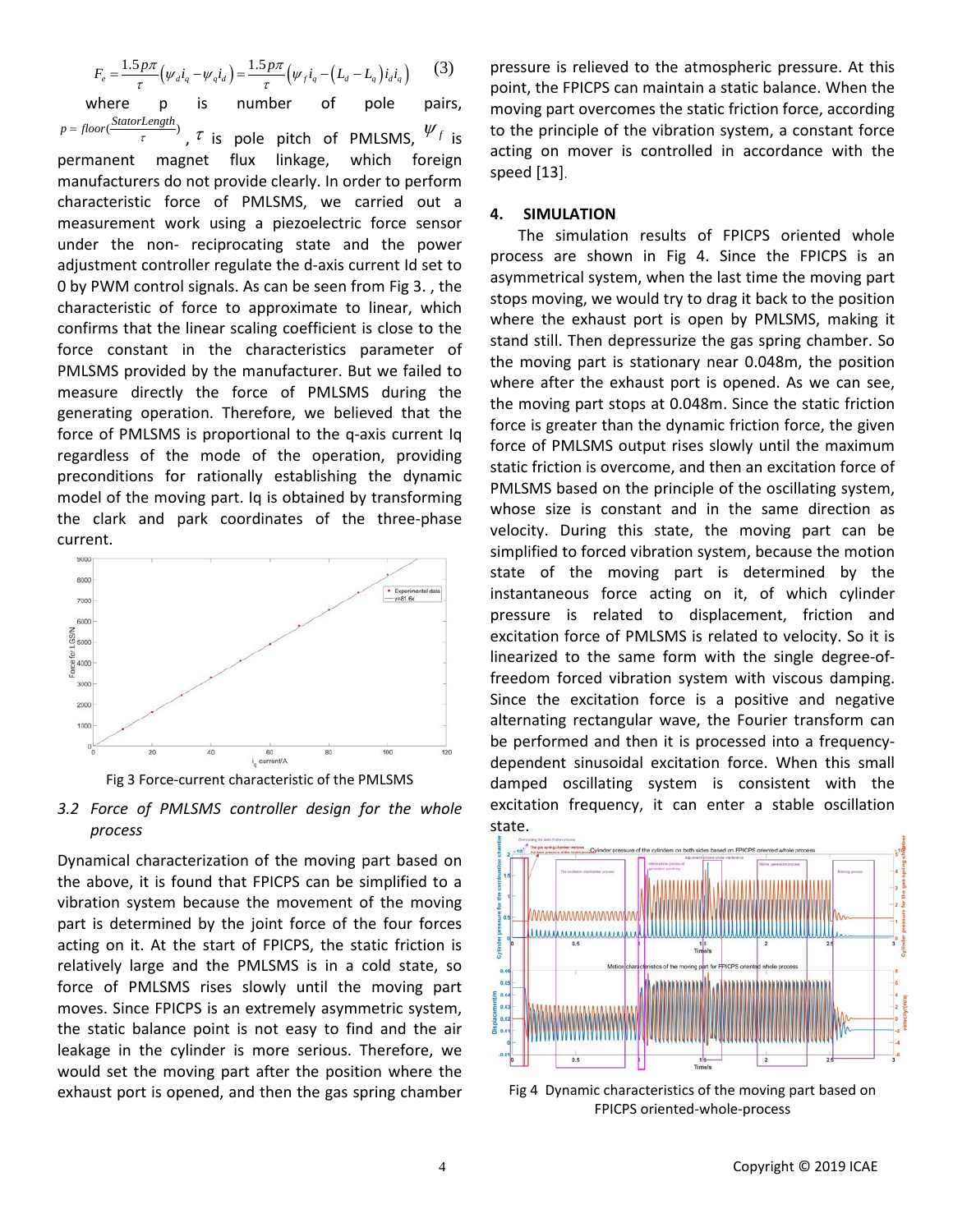However, one of the cycles is the gas spring chamber intake process, which requires a known force to ensure a one-time return to the base pressure, so this process needs to be constantly tried to match a reasonable constant force to avoid early convergence into the stable phase, is shown in Fig 5. The dark area in Fig 5. confirms that it has entered the stabilization phase. So we chose exciting force greater than 250N. Then continue to pay attention to the intermediate process in Fig 4., it's found that some slight fluctuations in the intermediate process, but the time is not long, all attribute to the bidirectional power adjustment controller. An unconstrained motion system is very susceptible to external interference. We used 20% less energy fluctuations in the two cycles as external disturbances. At this time, the energy output is quickly filled by the bidirectional power adjustment controller according to the target compression ratio of the combustion chamber for 10, ensuring restabilizing between the top and bottom dead points. It can be seen from Fig 4 that the four cycles can successfully filter out the influence of fluctuations, playing the role of the conventional ICE flywheel. In order to In order to prove the self-consistency of the integrated FPICPS as a powertrains system, we immediately simulated the braking conditions, quickly shut down the fuel injection and ignition system, ensuring no external energy input, and simultaneously controlled force of FPICPS opposite to the velocity direction, constantly consuming kinetic energy. And the moving part quickly stops in 4 cycles.





The FPICPS controller designed in this paper has the function of operation mode identification and adjust energy output according to energy state. As the only significance moving part undertakes responsibility for the conversion of electrical energy and mechanical energy, adjusting the energy state depends on the interaction force between the magnetic fields, that is, force of PMLSMS, is shown in Fig 6. The target motor force is constant under the electric state, and is continuously

adjusted according to the state of the compression ratio during generation. However, the actual force of PMLSMS does not follow the target, and there will be fluctuations at high velocity. These are derived from the response characteristics of electrical components in the PMLSMS.



Fig 6 Controller effects based on FPICPS oriented-whole-process

Hence, by controlling force of PMLSM applied to the moving part of FPICPS, the piston stroke could be adjusted for power management, is shown in Fig 7. In transient generation operation of the moving part of FPICPS, the power may either exceed or lag behind load demand. But in order to reflect the energy regulation process, we chose a DC power supply that can accept input in any state. If the PMLSMS is operating in an electric state, the bidirectional power regulator regulates the energy direction, and the energy storage device can also operate under power supply conditions. This successfully helps us to prove that as long as a reasonable power regulation circuit appied to power battery is designed, the load can follow the motion of the moving part. However, when selecting the DC power supply, it is necessary to pay attention to the contradiction between the DC regulated voltage and the back electromotive force. In Fig 7., we can see that the DC side effective work is positive, and then becomes negative, in the whole operation of the FPICPS. This confirms that the initial system movement requires external energy supplement, but the final system outputs energy to the energy storage unit which is in a state of charge, which fully proves the self-consistency of the FPICPS as a powertrains system. In addition, it is found that the ripple on the side of the energy storage is more serious, which puts forward strict requirements on the design of the electrical circuit. It is found from the curve of the power characteristic that the instantaneous power calculated by the DC side is fluctuating, and the power converted by force of PMLSMS is relatively stable, because this power is obtained by the time division of the total work obtained